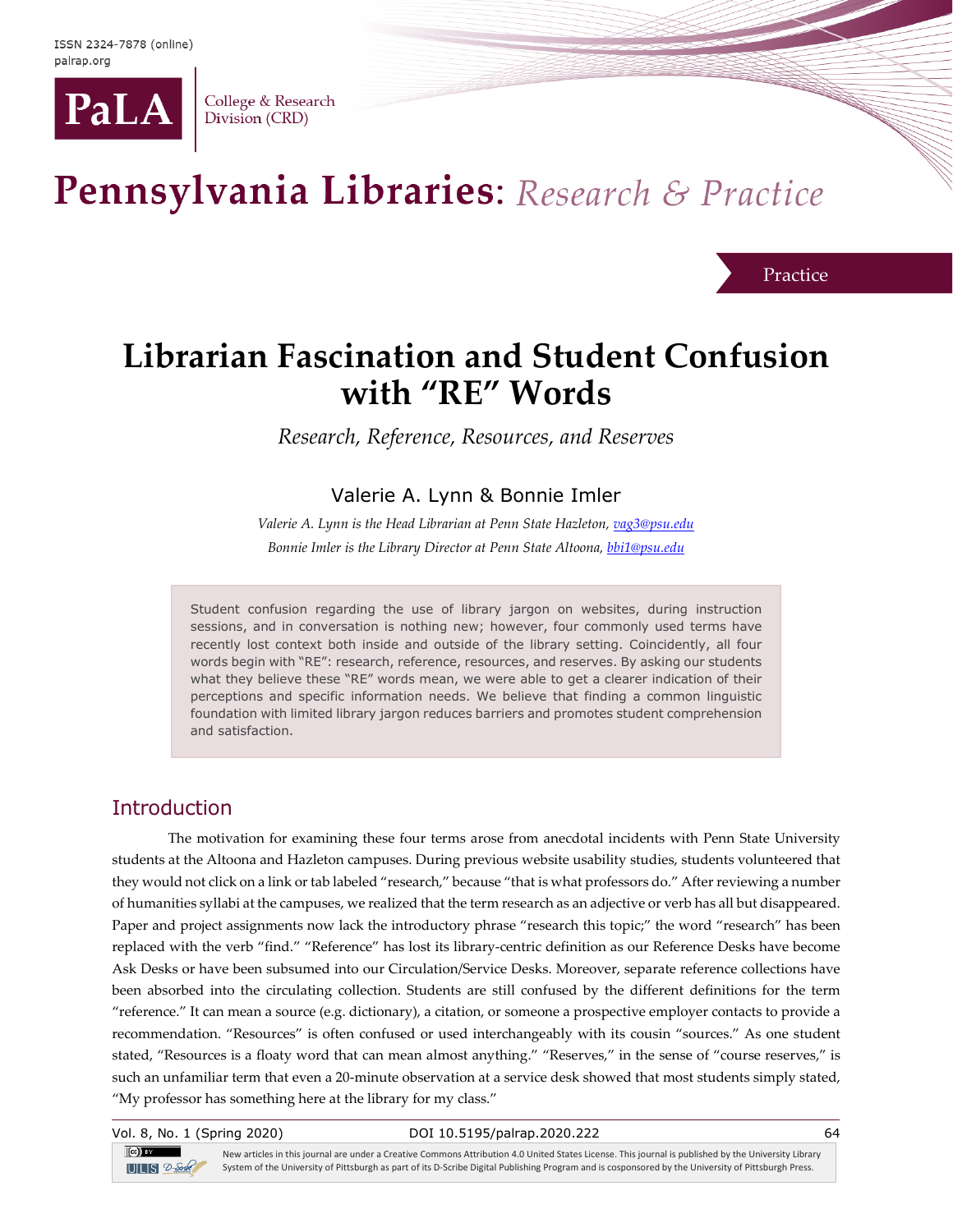## Literature Review

We wanted to know if other librarians were experiencing similar shifts in student understanding of commonly used library terms. Discussions related to the use of library jargon and its negative effect on users have continued throughout the 20th and 21st centuries. Jargon, defined by Michael Fauchelle (2017), relates to "words that represent complex systems, items, or concepts. Often only understood by specific groups or professions" (p. 612). David Isaacson (1978) acknowledges the importance of professional jargon to communicate effectively within a discipline, but he also cautions that jargon tends to mystify library patrons. In addition, jargon may act as a barrier to patron comprehension, particularly during library instruction sessions and reference transactions (Polger, 2011). To counteract this confusion, several librarians recommend decreasing the use of jargon in handouts and in conversations, particularly reference interviews. Rachael Naismith & Joan Stein believe that, "Librarians cannot rely on the patrons to decipher meaning from the context" (Naismith & Stein, 1989, p. 551). A study conducted by Norman Hutcherson (2004) specifies that students understand common library terminology (e.g. plagiarism, research, and copyright) while Kimberly O'Neill and Brooke Guilfoyle (2015) found that the word "reference" as a service point continues to baffle students.

Allison Benedetti (2017) used the vignette method to collect ideas from UCLA's undergraduates, graduates, interns/residents, academic personnel, and staff to describe library services. Outcomes of the survey suggest that specificity and context are important to students. Librarians need to consider using language the audience can understand. For example, "use simpler language for beginners and more complex terms for users with more experience" (p. 224). Benedetti also recommends that "internal structures and parlance should be translated into usercentered terms or supplemented with descriptions that explain the purpose and possible uses for a variety of audiences" (p. 224). As a result, UCLA's undergraduate library renamed their points of service to exclude the word "reference" in favor of the more user-centered phrases "Inquiry Desk" and "Inquiry Space" (p. 217).

Academic library websites display a vast amount of resources organized to provide optimal discoverability for undergraduates, graduates, faculty, and staff. Each person possesses varying degrees of aptitude locating information on library websites, which can make it difficult to design a universally user-friendly website. Both Barbara Dewey (1999) and more recently Brian Rennick (2019) emphasized the best practice of using jargon-free terminology on library websites. When necessary, terms should include brief descriptions. Another proposed solution is to provide a website glossary of library vocabulary (Gillis, 2017); however, Catherine Ayre, et al. (2006) questioned the effectiveness and use of library website glossaries.

## Library vs. Common Definitions

Based on our students' previous reactions to library jargon during instruction sessions and reference interactions, we decided to compare and contrast different definitions for the following "RE" terms: research, reference, resources, and reserves. We consulted two academic library glossaries, [Washington State University \(WSU\)](https://libguides.libraries.wsu.edu/c.php?g=294153&p=1960842) (bit.ly/2zHitNq) an[d Cornell University \(CU\)](https://olinuris.library.cornell.edu/ref/research/vocab.html) (bit.ly/2SldvMC), as well as three online dictionaries, the Oxford English [Dictionary \(OED\)](https://www.oed.com/) (oed.com), [Merriam-Webster Dictionary \(MWD\)](https://www.merriam-webster.com/) (merriam-webster.com), and Urban Dictionary [\(UD\)](https://www.urbandictionary.com/) (urbandictionary.com). Our desire to include the UD is based solely on its informal definitions and descriptions that, we believe, appeal to some of our students. These definitions are crowdsourced and approved by volunteer UD editor votes.

#### Research

The OED, MWD, WSU, and UD definitions for "research" were quite similar in nature with no real meaning variation: A methodical investigation with the goal of adding to the knowledge base or topic. The UD provided a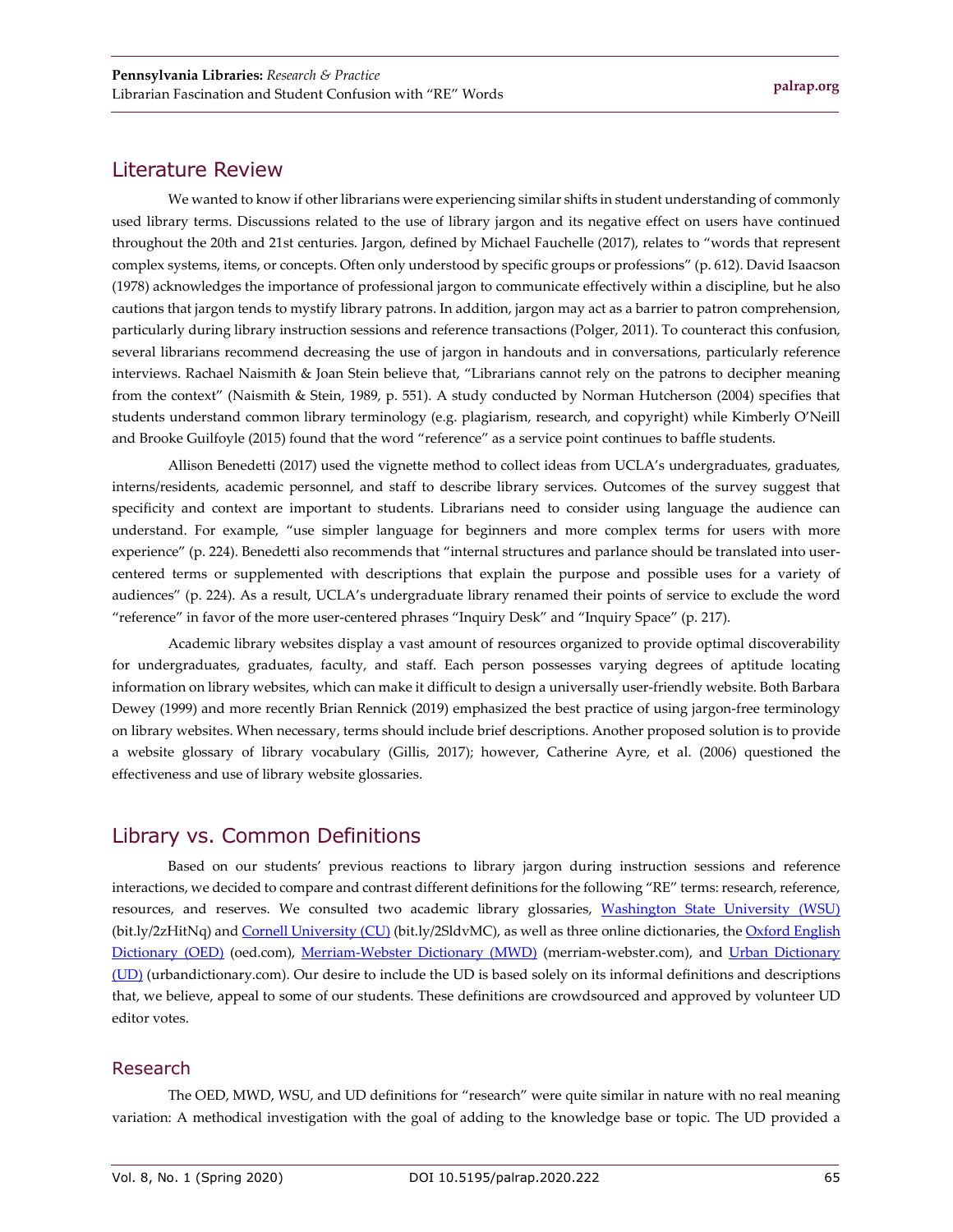tongue-in-cheek illustration of research by using it in a sentence: "(see: Wikipedia) I was doing some "research" on 17th century painters last night." CU did not include the term "research" in its library website glossary.

#### Reference

The OED and MWD "reference" definitions agreed with each other: Consulting a source for information. The CU and WSU glossary definitions were similar and library-centric: A library department with personnel and collections to help with research needs. UD defined the term "reference" as follows: "When an individual makes an attempt to hipe [sic] up there [sic] linguistic intelligence around others to camouflage the fact that they haven't a breeze what there [sic] talking about."

#### Resources

Again, the OED and MWD "resources" definitions were similar: A source of support. The politest definition from UD was: "a person who is defined as departmental cog for a business/company." CU provided a library-centric definition: "An online site that provides access to a large number of library resources (indexes, journals, and reference materials, for example), library services, and information…" WSU did not include the term "resources" in its library website glossary.

#### Reserves

The first "reserves" definition in both the OED and MWD were related to something saved for a particular purpose, specifically military troops. Both CU and WSU contained similar information about an area set aside for specific library material identified by teaching faculty. As expected, UD was the outlier: "When a boy talks to you and treats you like a girlfriend but won't ask you to be his girlfriend, so he gives you the title "bestfriend" [sic]."

After reviewing these definitions, it became apparent that these words could act as barriers and possibly contribute to a breakdown in communication between librarians and students. With this in mind, we designed a simple terminology study to determine how the use of these "RE" words affected our students.

## Simple Study

We decided that the most direct method to ascertain student understanding of the four "RE" words was to ask them for their own definitions. Our library websites contain the four "RE" terms, and they are used during instruction sessions and reference interactions; therefore, we structured the paper-based study to reflect these words as they appear on our websites.

This informal study was conducted at the Reference Desk of the Penn State Altoona campus in April 2019. The campus population (3,400) is largely undergraduate, and the vast majority of participants were in the traditional student age range of 18-22. Thirty participants volunteered for the study, largely enticed by the basket of reward candy bars prominently displayed on the desk.

The study had two parts, and both were completed within five minutes. In the first part, the participants were individually given a photocopied sheet with space designated for each of the four words and the following directions: "Please write what each word means to you. Do not use any outside sources (books, phones, computers, etc.)."

The definition results were telling. The responses for "research" most often included a version of searching (e.g. obtaining, looking up, discovering, investigating) for a variety of information (e.g. news, topics, sources). "Reference" encompassed library and non-library definitions, such as "source of information," "someone who brings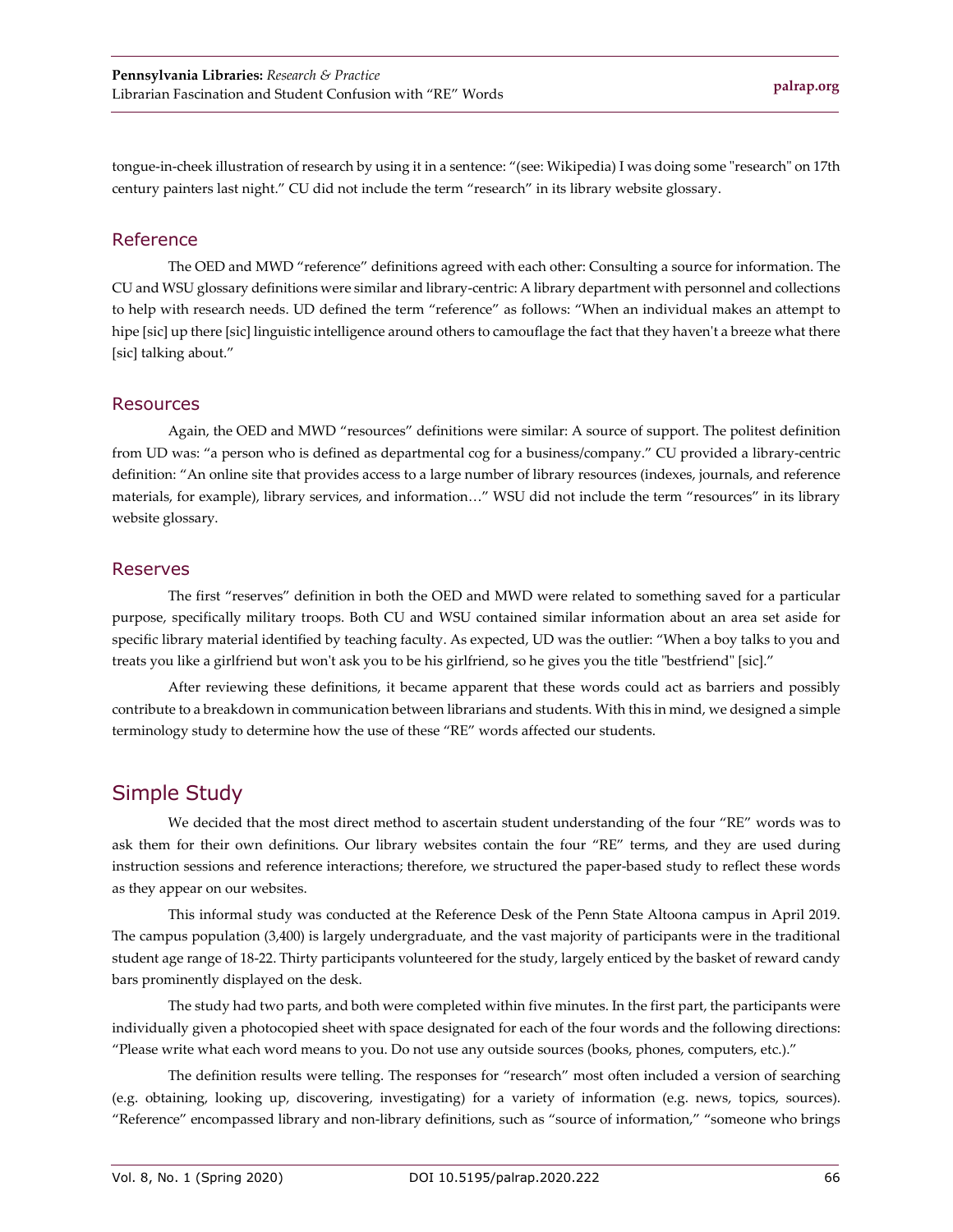your name up," and "to suggest something." "Resources" was defined as "where to find information" with some participants providing examples of direct sources, such as books, computers, and librarians. Twelve out of 30 participants could not give a definition of "Reserves." Student definitions of the four RE words appear in Table 1.

#### Table 1

*Student definitions of RE words*

| <b>RE-Word</b>   | <b>Similar to Library</b><br><b>Definitions</b> | <b>Outliers</b>                                                                                                                                                |
|------------------|-------------------------------------------------|----------------------------------------------------------------------------------------------------------------------------------------------------------------|
| Research         | Searching for information                       | Knowledge<br>Progress<br>History<br>Computers                                                                                                                  |
| Reference        | Source of information<br>Citing sources         | Someone who brings your<br>name up<br>To suggest something                                                                                                     |
| <b>Resources</b> | Places where information<br>is obtained         | A place where everything<br>is in it<br>Providing credibility                                                                                                  |
| <b>Reserves</b>  | Putting something on hold                       | The leftover information<br>that may not have been<br>used in research but still<br>helped you along the way<br>What you have if a<br>reference isn't reliable |

The second part of the study was similar to classic card-sort testing. Participants were asked to think of website links as doors. They were presented with three sheets of paper; each sheet of paper contained one of the following headers:

- I know exactly what would be behind this door,
- I might know what would be behind this door,
- I have no idea what would be behind this door.

Participants also received fourteen sticky notes randomly displayed; each sticky note contained a widely used word or web-link phrase from our library websites. The common links chosen for the sticky notes were a mixture of specific and broad terms. The "RE" words were represented as they most often appear online. "Research" normally stands alone as a link or tab. "Reference" usually appears as "Reference Shelf" or "Online Reference Shelf." "Resources" is regularly delineated by web audience, such as "Student Resources." Finally, "Reserves" is frequently seen as "Course Reserves." Participants were asked to place each sticky note on the respective sheet that best matched their understanding (refer to Figure 1 example). After the participant finished, the librarian reviewer indicated sticky note placement on the reverse side of the definition sheets to keep each participant's study responses on the same sheet.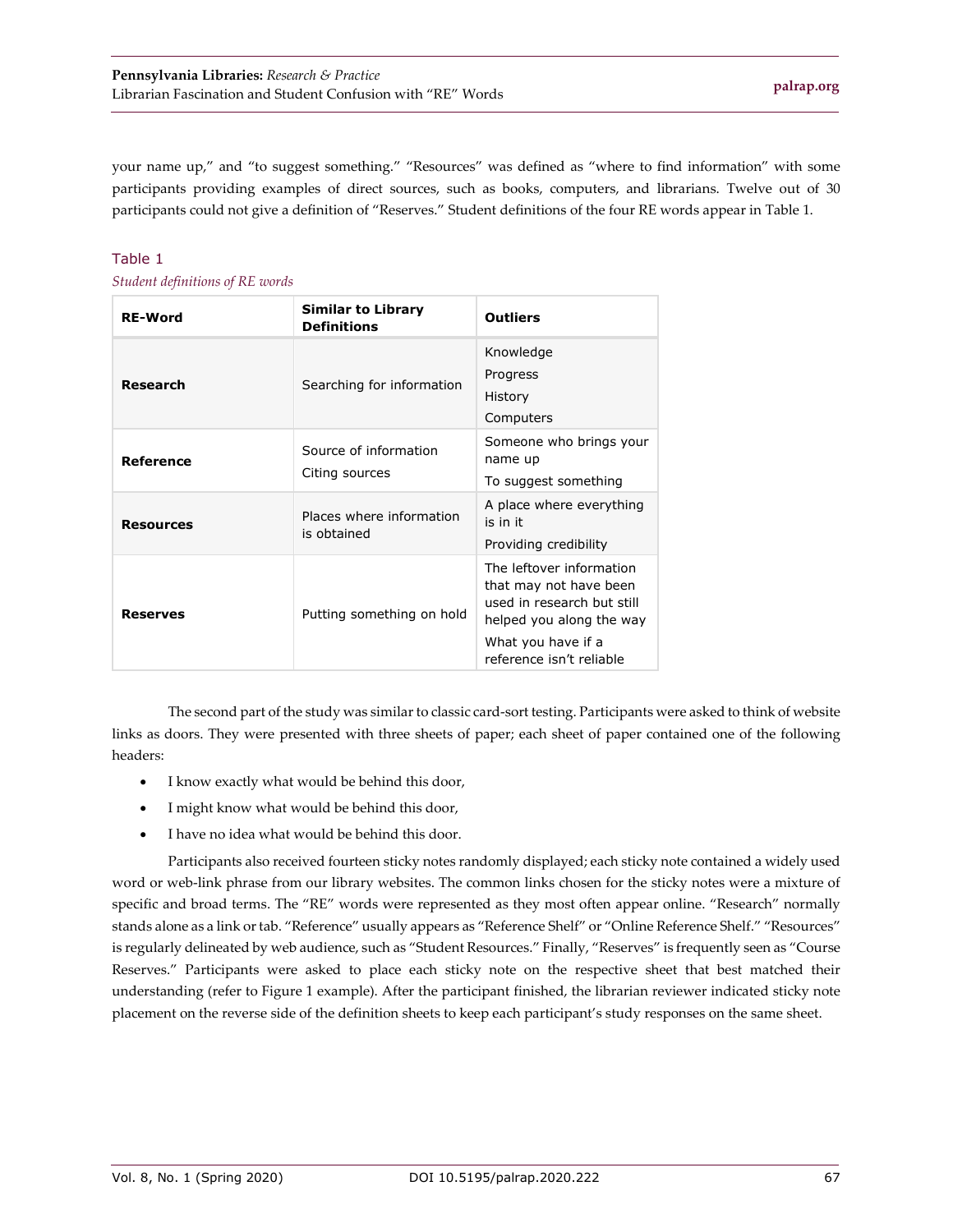

Figure 1 *Photo of student response to card-sort test example*

While no individual data was collected, it was possible to correlate a participant's definitions with their comfort level at clicking on the "RE" word links. The results of all fourteen terms are displayed in Figure 2. Of the four "RE" words, Course Reserves and Reference Shelf had the greatest return of "No Idea" responses.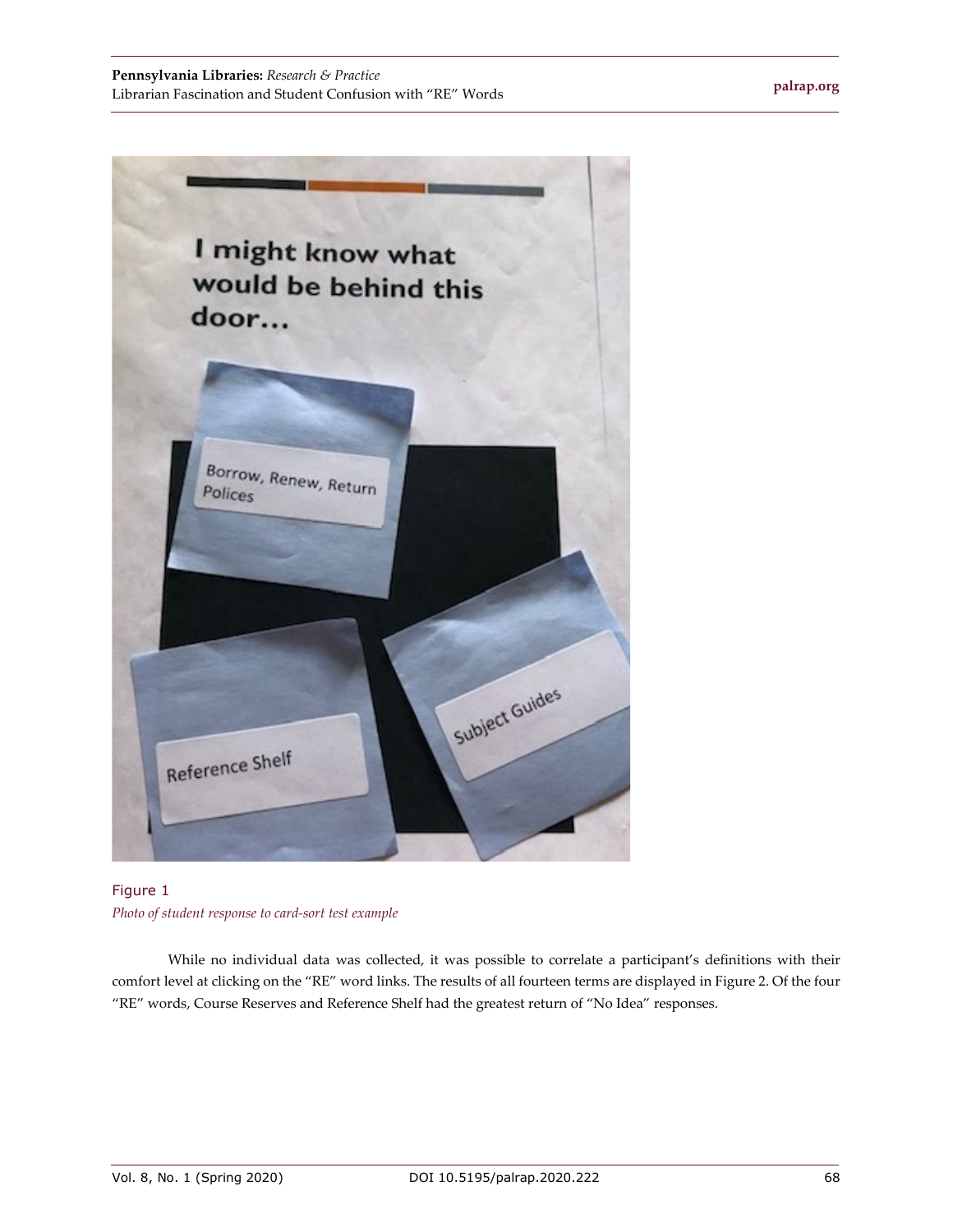

#### Figure 2

#### *Card-sort test results*

Before the study, we thought there may be a need to find synonyms or different phrases to replace the general or broad "RE" words; however, the results of the sticky note findings pointed to a different solution. Logic dictates that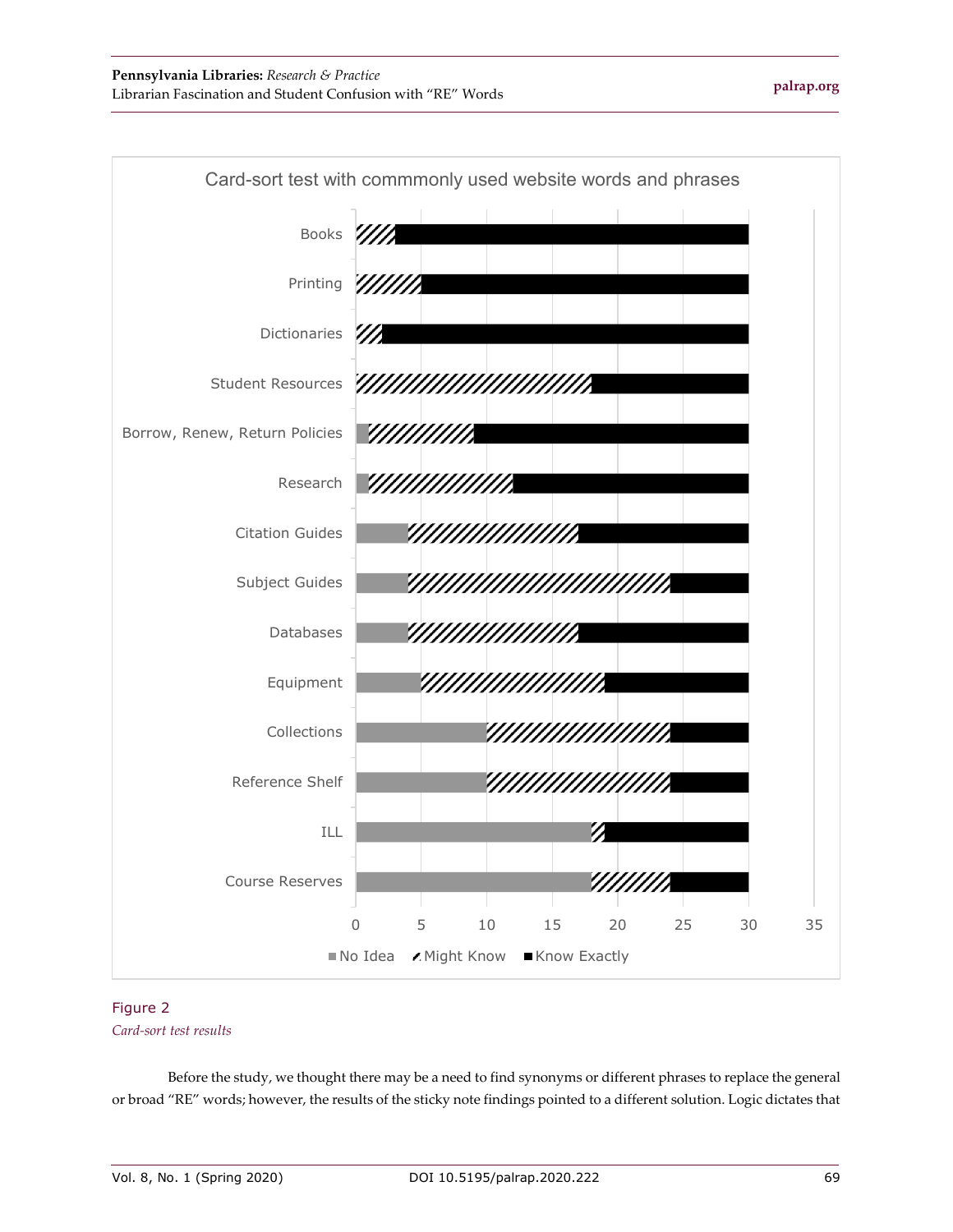users are more likely to click on links if they "know exactly" what they will find on the ensuing webpage. Participants were most confident with terms that were specific (e.g. books, printing, and dictionaries) and easily recognizable.

### **Discussion**

Perhaps the answer to better website usability and improved communication during instruction sessions and reference conversations is to replace all-encompassing broad library terms with more specific words. Consider using a version of the 80/20 rule: If 80% or more of students are looking for dictionaries and encyclopedias, it might be more user-friendly to have direct Web links to those words versus "Reference Shelf." This strategy allows the very few students searching for almanacs and handbooks to use the search feature. Additionally, if "Books and Articles" covers 80% or more of the need, then why use the term "Research?" If "Items for your Class" would receive far more hits than "Course Reserves," use the more recognizable term. If LibGuides and MLA/APA guides are the top hits in "Student Resources," then add the direct links to the guides. Use your search tool analytics to your benefit. Investigate the terms typed in the website search box from the previous six months. If users are looking for specific terms in the search box, it might indicate that they are not sure what they will find "behind the door" of slightly ambiguous library terms.

## **Conclusion**

The literature and our simple study indicate that students struggle to understand library terminology. Students are easily confused by the use of library jargon during instruction sessions and reference interactions. They also become disoriented on websites when confronted with broad library terms. By using more specific easilyunderstandable words, we can promote an environment in which learning transpires without unnecessary barriers.

## References

- Ayre, C., Smith, I. A., & Cleeve, M. (2006)[. Electronic library glossaries: Jargon busting essentials or wasted resource?](https://doi.org/10.1108/02640470610660323) *The Electronic Library, 24*(2), 126-134. doi.org/10.1108/02640470610660323
- Benedetti, A. R. (2017). [Promoting library services with user-centered language.](https://doi.org/10.1353/pla.2017.0013) *Portal: Libraries and the Academy, 17*(2), 217- 234. doi.org/10.1353/pla.2017.0013
- Dewey, B. I. (1999). In search of services: Analyzing the findability of links on CIC university libraries' web pages. *Information Technology and Libraries, 18*(4), 210-13.
- Fauchelle, M. A. (2017). [Libraries of babel: Exploring library language and its suitability for the community.](https://doi.org/10.1108/LR-04-2017-0034) *Library Review, 66*(8/9), 612-627. doi.org/10.1108/LR-04-2017-0034
- Gillis, R. (2017). [Watch your language!: Word choice in library website usability.](https://doi.org/10.21083/partnership.v12i1.3918) *Partnership: The Canadian Journal of Library and Information Practice and Research, 12*(1), 1-27. doi.org/10.21083/partnership.v12i1.3918
- Hutcherson, N. B. (2004). [Library jargon: Student recognition of terms and concepts commonly used by librarians in the classroom.](https://doi.org/10.5860/crl.65.4.349) *College & Research Libraries, 65*(4), 349–54. doi.org/10.5860/crl.65.4.349
- Isaacson, D. (1978). Let's talk turkey: A librarian cries fowl to libraryese. *Wilson Library Bulletin, 53*, 64-70.
- Naismith, R., & Stein, J. (1989). [Library jargon: Student comprehension of technical language used by librarians.](https://doi.org/10.5860/crl_50_05_543) *College & Research Libraries, 50*(5), 543-52. doi.org/10.5860/crl\_50\_05\_543
- O'Neill, K.L, & Guilfoyle, B.A. (2015). [Sign, sign, everywhere a sign: What does "reference" mean to academic library users?](http://doi.org/10.1016/j.acalib.2015.05.007) *Journal of Academic Librarianship*, *41*(4), 386–93. doi:10.1016/j.acalib.2015.05.007